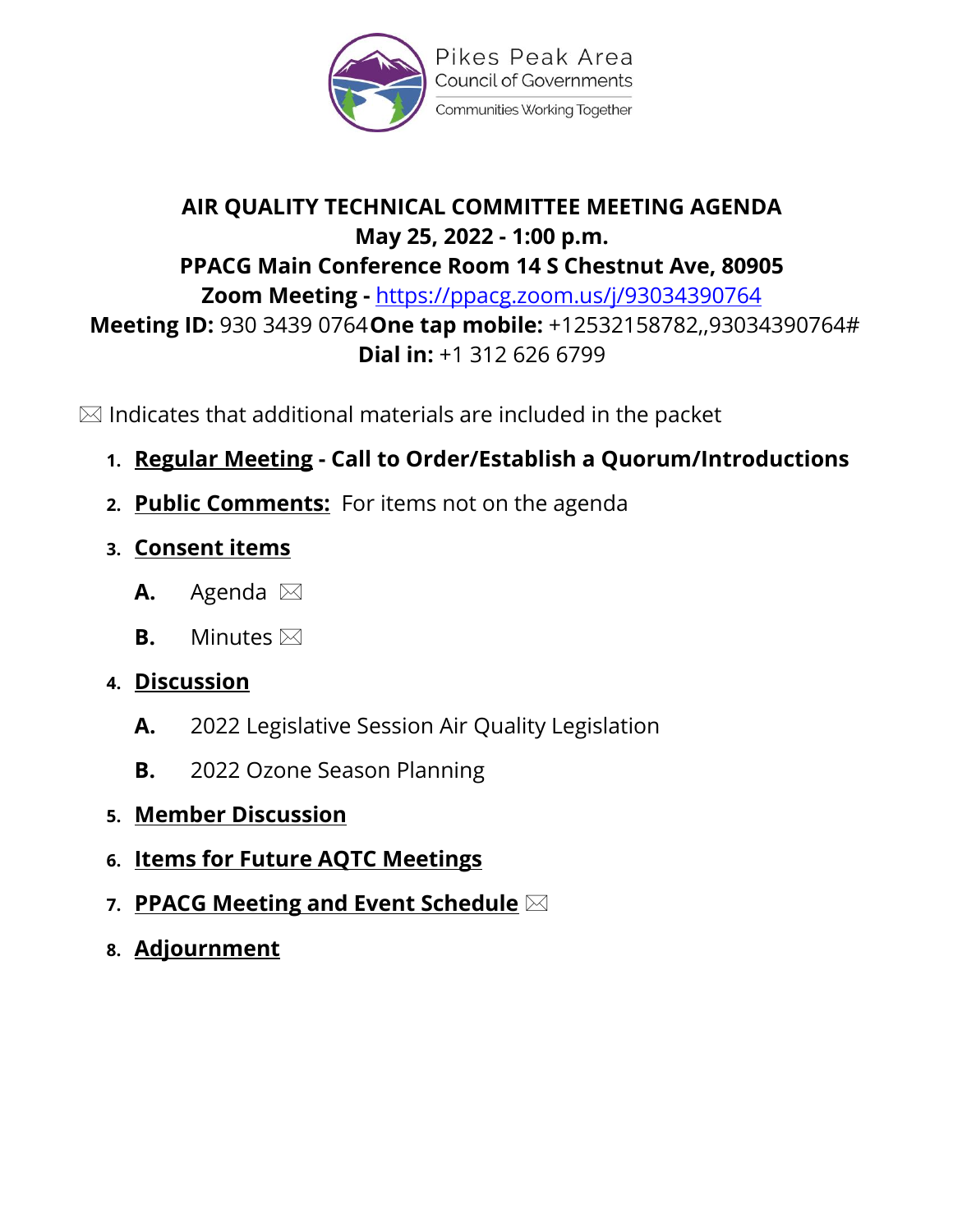

Pikes Peak Area **Council of Governments** Communities Working Together

## **AIR QUALITY TECHNICAL COMMITTEE MEETING NOTES April 27, 2022 - 1:00 p.m. Zoom Meeting -** <https://ppacg.zoom.us/j/93034390764> **Meeting ID:** 930 3439 0764 **One tap mobile:** +12532158782,,93034390764# **Dial in:** +1 312 626 6799

 $\boxtimes$  Indicates that additional materials are included in the packet

**1. Regular Meeting - Call to Order/Establish a Quorum/Introductions** 

**1:31 PM**

- **2. Public Comments:** For items not on the agenda
- **3. Consent items** 
	- **A.** Agenda

Moved by Victoria Chavez, Second by Chris Welch. Unanimous approval.

# **4. Discussion**

**A.** Air Quality Awareness Week Regional Engagement

# **5. Member Discussion**

- **A.** El Paso County is working with PPACG on the greenhouse gas rules being proposed to ensure they are reasonable and practical.
- **B.** MMT put their first electric buses into the fleet on Sunday, April 20<sup>th</sup>.

# **6. Items for Future AQTC Meetings**

- **A.** Discussion on Particulate Matter (PM's) and possible mitigation efforts being done elsewhere and we can consider here.
	- Construction and building impacts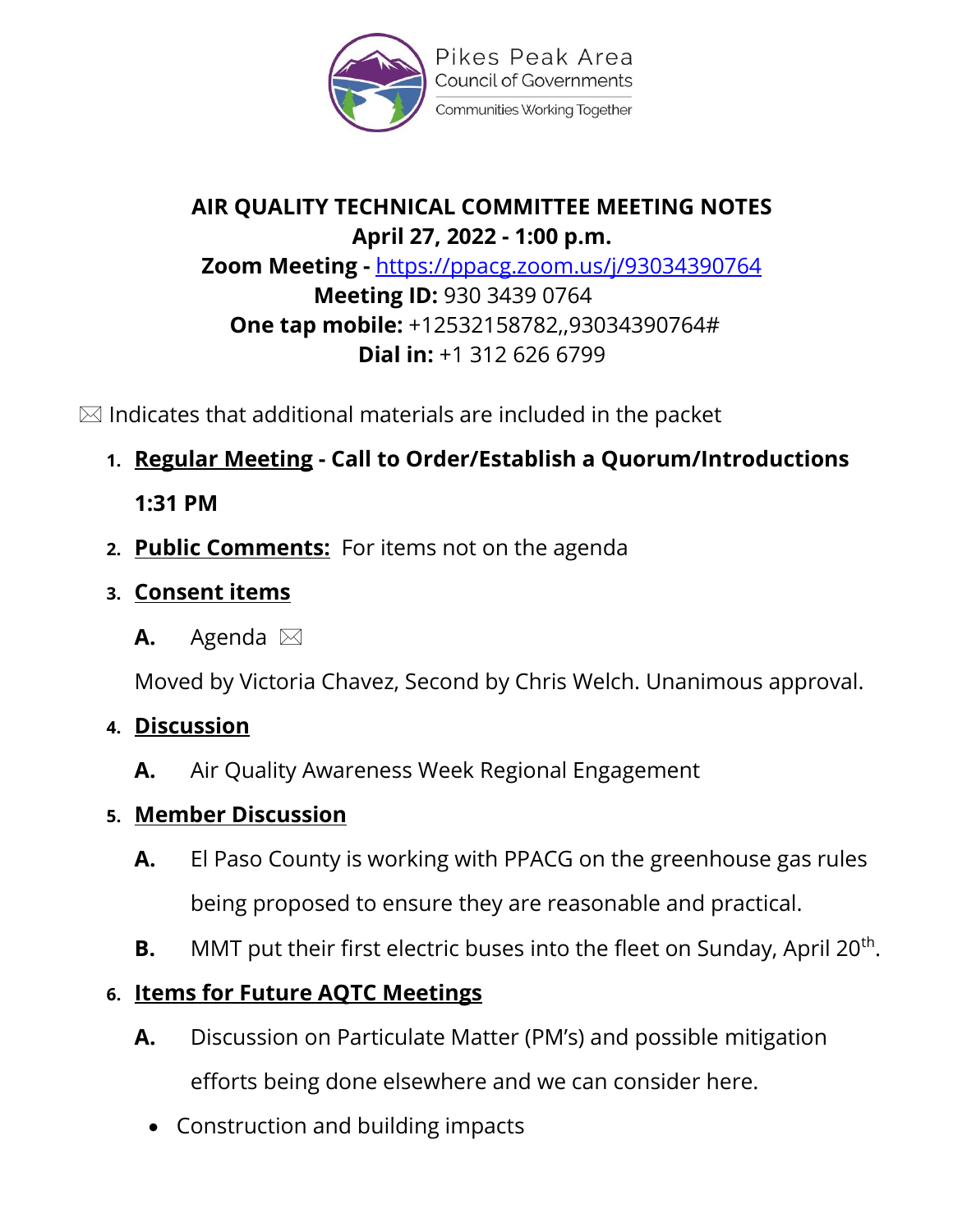**B.** Update on Ozone measurements

#### **7. PPACG Meeting and Event Schedule**

**8. Adjournment 1:24 PM**

#### **Attendees**

Chris Welch

Rick Coffin

Victoria Chavez

Paul Trygstad

Alyssa Polete-Brooks

Andy Gunning

John Liosatos

Jessica McMullen

Kevin Storms

Katie Helm

Jacob Matsen

Jarek Krych